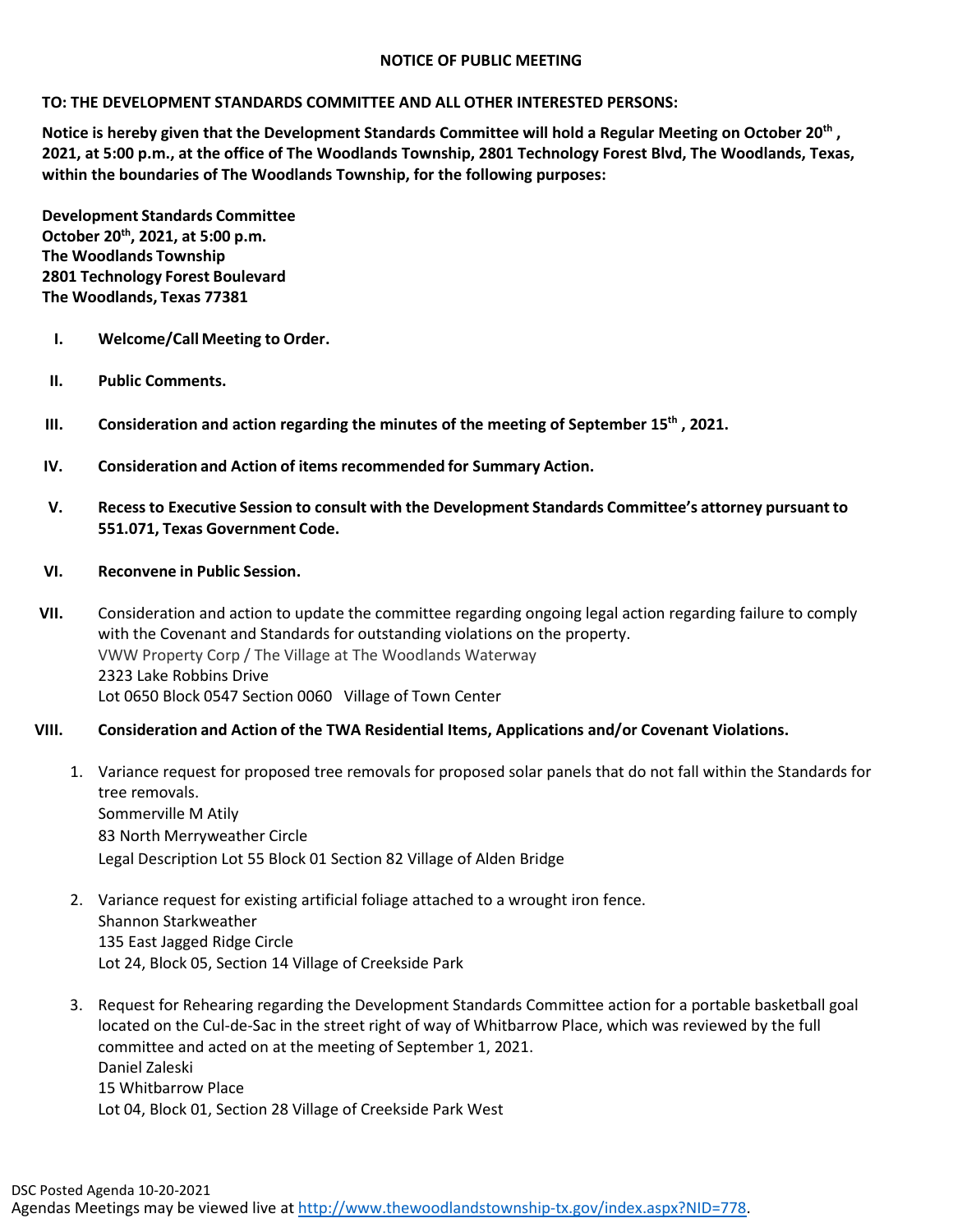4. Consideration and Action to proceed with legal action, regarding failure to comply with the Covenants and Standards for outstanding violations on the property. Gonalo R & Maria E Celorio 78 South Dove Trace Circle Lot 3, Block 2, Section 24 Village of Indian Springs TWA

## **IX. Consideration and Action of the Commercial Items, Applications and Covenant Violations.**

- A. Consideration and action for the conceptually proposed drive thru window. Hemet 664 LLC / Third Generation Coffee 8008 Ashlane Way, Suite 130 Lot 0825 Block 0499 Section 0046 Village of Sterling Ridge
- B. Variance request to amend the conditions of approval regarding the installation of a monument sign landscape bed with permanent concealed irrigation. Shadowbend Partners / RH Insurance Agency & Mobility Chiro Therapy 5202 Shadowbend Place Lot 0220 Block 0163 Section 0043 Village of Cochran's Crossing
- C. Variance request for the proposed monument sign panel that is proposed to include two tenant names on one panel with one that has a tagline and a logo that is not trademarked. Evergreen Office 2012 LLC / Lauren & Co. Luxury Real Estate 1070 Evergreen Circle, Suite 200 Lot 0460 Block 0599 Section 0999 Village of Town Center
- D. Consideration and action for the proposed temporary placement of a construction dumpster for a new tenant interior remodel. 1997 Hancock Family LP / Ubreakifix 3026 College Park Drive, Suite B Lot 9018 Block 0555 Section 0999 Village of College Park
- E. Variance request for the existing building sign that includes a logo that is not trademarked and exceeds the maximum size allowed. The Fenway Venture LLC / Halo Labs 8105 Kuykendahl Road, Suite 200 Lot 4100 Block 0257 Section 0047 Village of Alden Bridge
- F. Consideration and action for existing tree replants located in the HEB parking lot islands. IMI MSW LLC / Trademark Property 9595 Six Pines Drive, Suite 1570 Lot 7111 Block 0599 Section 0999 Village of Town Center
- G. Consideration and action for the proposed preliminary plans to modify the parking lot and install additional parking spaces. Steele Industries, LLC 61 Carlton Woods Drive Lot 0001 Block 0000 Section 0012 Village of Sterling Ridge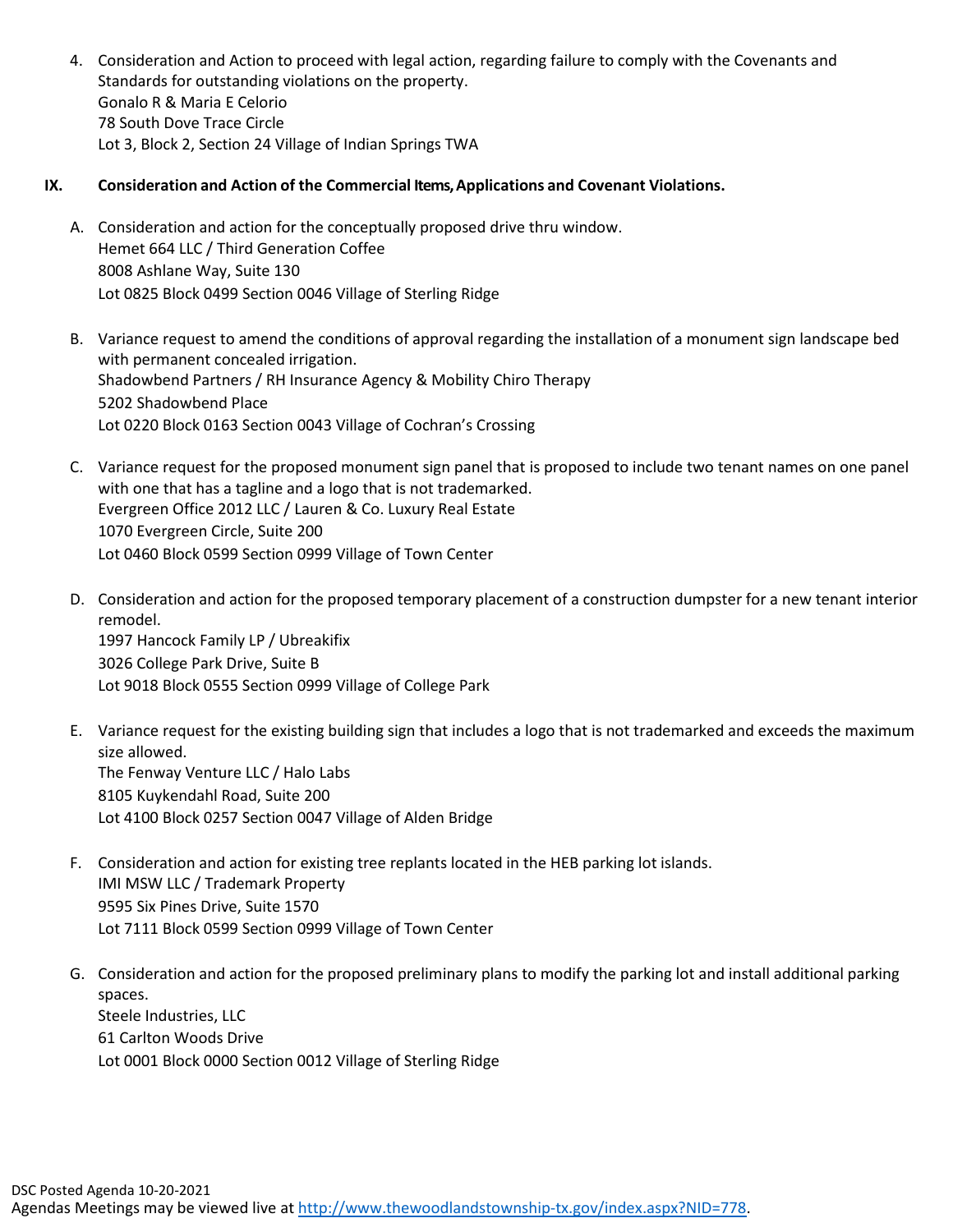- H. Consideration and action for proposed patio furniture replacement. 24 Waterway LLC / Bar Louie 24 Waterway Avenue, Suite 175 Lot 2640 Block 0599 Section 0999 Village of Town Center
- I. Consideration and action for the proposed courtyard renovation. Steele Industries, LLC 61 Carlton Woods Drive Lot 0001 Block 0000 Section 0012 Village of Sterling Ridge
- J. Consideration and action for the proposed permit renewal for existing safety signage. US Regency Alden Bridge LLC / Alden Bridge Shopping Center 8000 Research Forest Drive Lot 0400 Block 0257 Section 0047 Village of Alden Bridge
- K. Consideration and action for the proposed permit renewal for existing safety signage. Indian Springs at The Woodlands LTD / Indian Springs Shopping Center 6777 Woodlands Parkway Lots 0500 Block 0592 Section 0060 Village of Indian Springs
- L. Consideration and action for the proposed permit renewal for existing safety signage. REG8 Sterling Ridge / Sterling Ridge Shopping Center 6700 Woodlands Parkway Lot 0200 Block 0499 Section 0000 Village of Sterling Ridge
- M. Consideration and action for the proposed permit renewal for existing safety signage. Regency Centers LP / Panther Creek Shopping Center 4775 W. Panther Creek Drive Lot 0283 Block 0045 Section 0040 Village of Panther Creek
- N. Consideration and action for the proposed permit renewal for existing safety signage. Regency Centers / Cochran's Crossing Shopping Center 4747 Research Forest Drive Lot 0100 Block 0687 Section 0100 Village of Cochran's Crossing
- O. Variance request for the proposed building sign that exceeds the maximum letter height allowed and includes a border that does not comply with the shopping center criteria. US Regency Alden Bridge LLC / Subway 8000 Research Forest Drive, Suite 320 Lot 0400 Block 0257 Section 0047 Village of Alden Bridge
- P. Consideration and Action to proceed with legal action, regarding failure to comply with the Covenants and Standards for outstanding violations on the property. Latrelles College Park LP / Wendy's 6670 Woodlands Parkway Lot 0300 Block 0592 Section 0046 Village of Sterling Ridge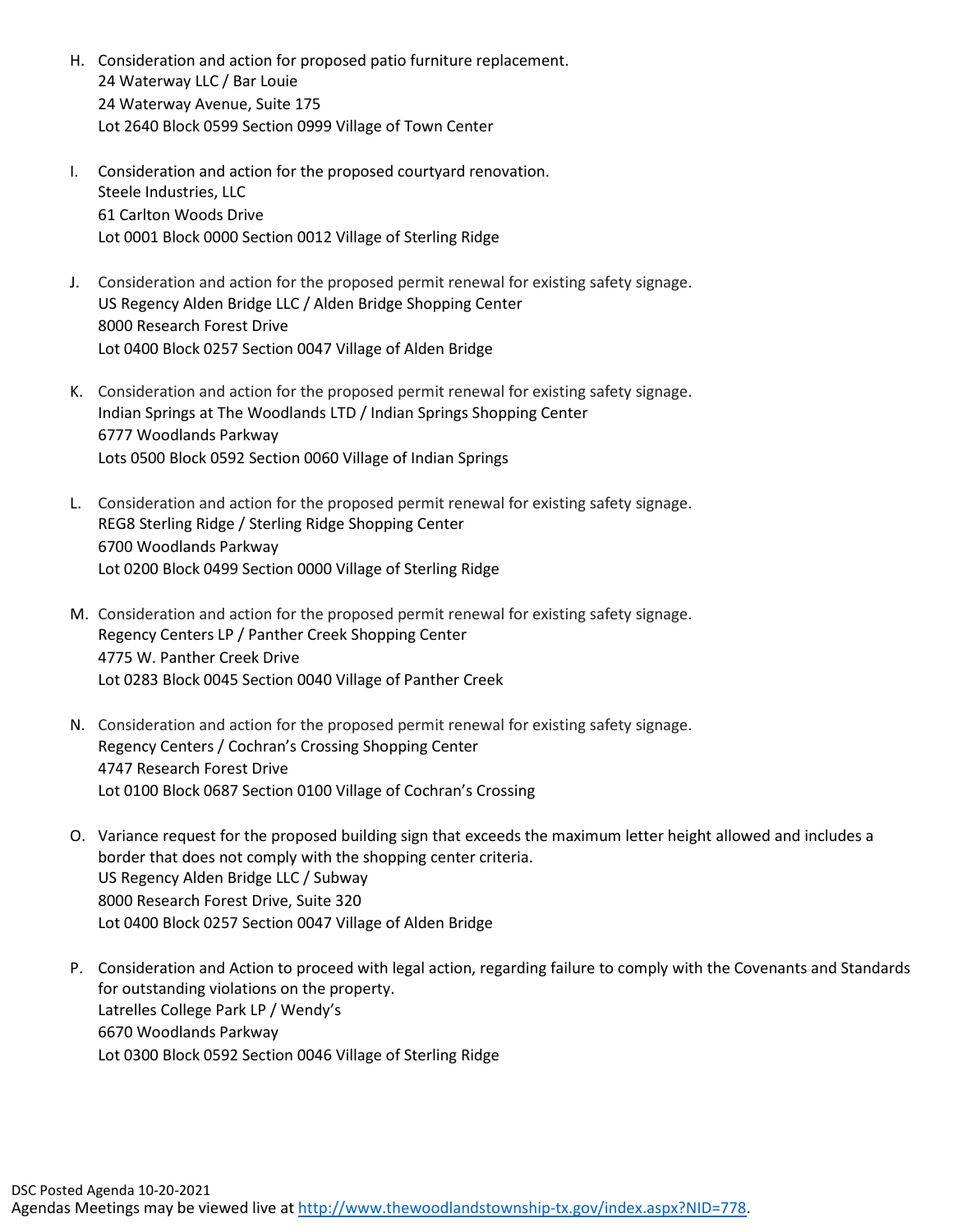Q. Consideration and Action to proceed with legal action, regarding failure to comply with the Covenants and Standards for outstanding violations on the property. AF4 Woodlands LLC / Grappler's Lab 9391 Grogan's Mill Road, Suite B12 Lot 0210, Block 0599, Section 0999 Village of Research Forest

## **X. Consideration and Action of the WCA Residential Items, Applications and/or Covenant Violations.**

- 1. Consideration and action regarding a Short-Term Rental Renewal application. Amanda and Jimmy Enriquez 2 E. Racing Cloud Court Lot 20, Block 01, Section 46 Village of Panther Creek
- 2. Request for a rehearing for a variance for an existing color change that does not meet the standards for colors. Gloria & Francisco Costa 18 North Circlewood Glen Lot 09, Block 02, Section 09 Village of Panther Creek
- 3. Request for rehearing by Helen Wren, neighbor at 23 Smokerise Place, regarding previously approved patio cover at 27 Smokerise Place not being built according to the plans approved by Township Staff. Lloyd & Kathryn Larkworthy (owner of improvement) 27 Smokerise Place Lot 10, Block 06, Section 06 Village of Cochran's Crossing Helen Wren (requestor) 23 Smokerise Place Lot 11, Block 6, Section 06 Village of Cochran's Crossing
- 4. Consideration and action regarding a request by a homeowner to amend the Neighborhood Criteria for section 48 of the Village of Cochran's Crossing restricting the driveway material to pebble stone only, and other considered changes.

Owners of Section 48 All lots in Section 48 Village of Cochran's Crossing

- 5. Variance request for a proposed fence that will be made of a PVC material which is not an approved fence material. Michael and Meril Markley 10903 Loggers Lucks Place Lot 20, Block 02, Section 02 Village of Grogan's Mill
- 6. Variance request for an existing rear yard detached structure ("catio") that encroaches into the setback, the easement and has wire fencing which is not an approved material. Janeen Osina 125 Grogan's Point Drive Lot 07, Block 01, Section 49 Village of Grogan's Mill
- 7. Variance request for the existing driveway widening that exceeds the maximum hard surface and width allowed and encroaches into the easement. Dominique Price 2829 S Logrun Circle Lot 02, Block 02, Section 02 Village of Grogan's Mill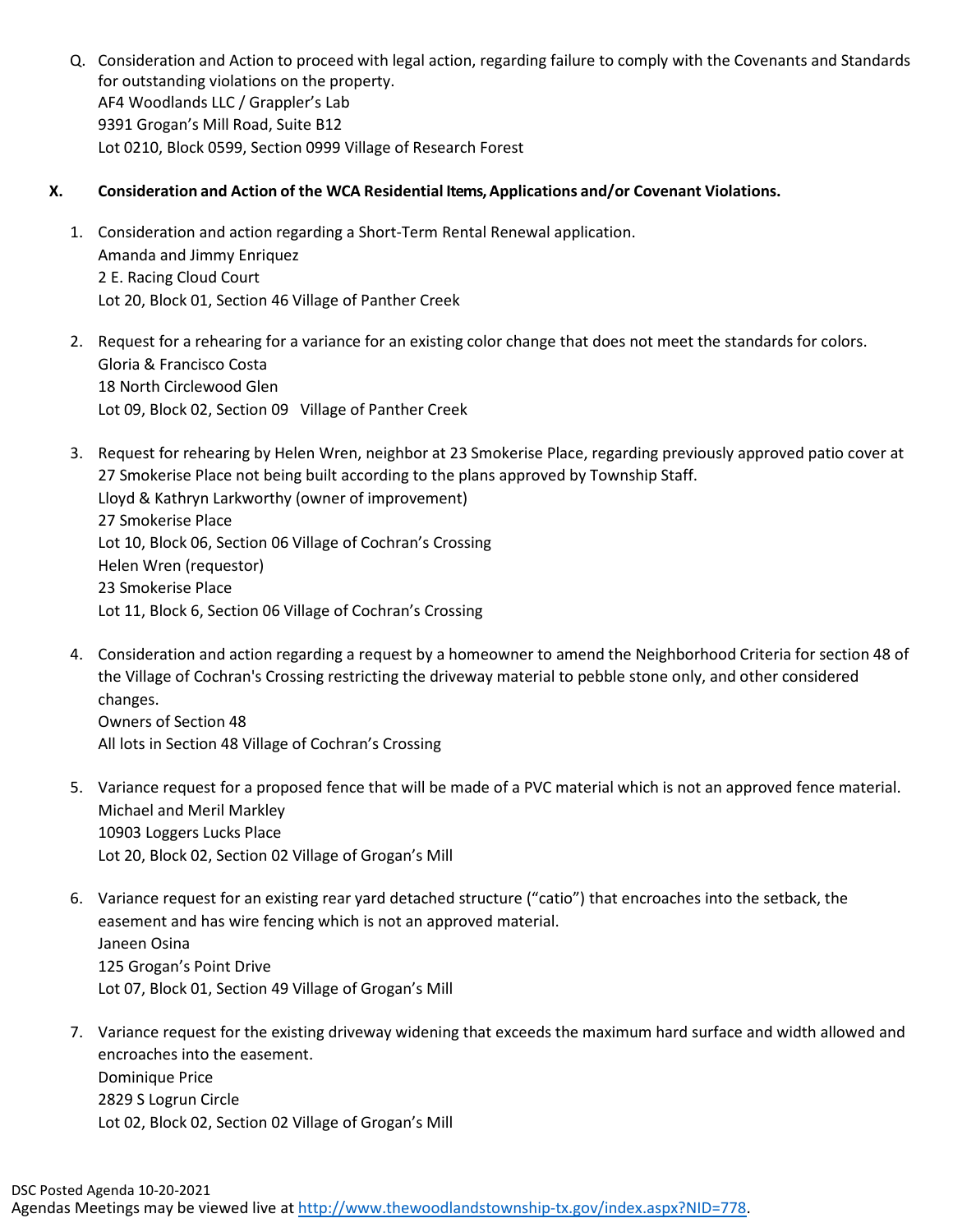- 8. Variance request for existing fence that is built with the construction side facing out. Ladd & Susan Tucek 98 Quiet Oak Circle Lot 77, Block 02, Section 05 Village of Cochran's Crossing
- 9. Variance request for existing fence that is built with the construction side facing out. Keith Henderson 50 Eagle Rock Place Lot 44, Block 01, Section 04 Village of Indian Springs
- 10. Variance request for existing fence that was built with the construction side facing out. Cristian Craioveanu 49 South Brookberry Court Lot 25, Block 03, Section 12 Village of Panther Creek
- 11. Variance request for a proposed new home construction that encroaches into the side setback and exceeds the maximum living area allowed as set by the Neighborhood Criteria. Adrian Aguirre Ojeda and Miriam Georgina Perez Lamadrid Campoy 25 Huntsmans Horn Circle Lot 12, Block 01, Section 35 Village of Grogan's Mill
- 12. Variance request for a proposed room addition that exceeds the maximum living area allowed. Michelle Villareal 10737 N Autumnwood Way Lot 02, Block 01, Section 30 Village of Grogan's Mill
- 13. Variance request for a proposed play structure that would have an elevated floored area that exceeds the maximum height allowed. Robert Barnum 19 Eagle Rock Place Lot 30, Block 01, Section 04 Village of Indian Springs
- 14. Consideration and action regarding a home business renewal permit. Petrene Soames 19 Emery Cliff Place Lot 12, Block 04, Section 06 Village of Cochran's Crossing
- 15. Consideration and action regarding a home business permit. Joseph Gannatal 5 Torch Pine Court Lot 12, Block 02, Section 05 Village of Panther Creek
- 16. Consideration and action regarding a Short-Term Rental Renewal application. Short-Term Rental application Brooke Castle 78 Wind Whisper Court Lot 55, Block 02, Section 38 Village of Grogan's Mill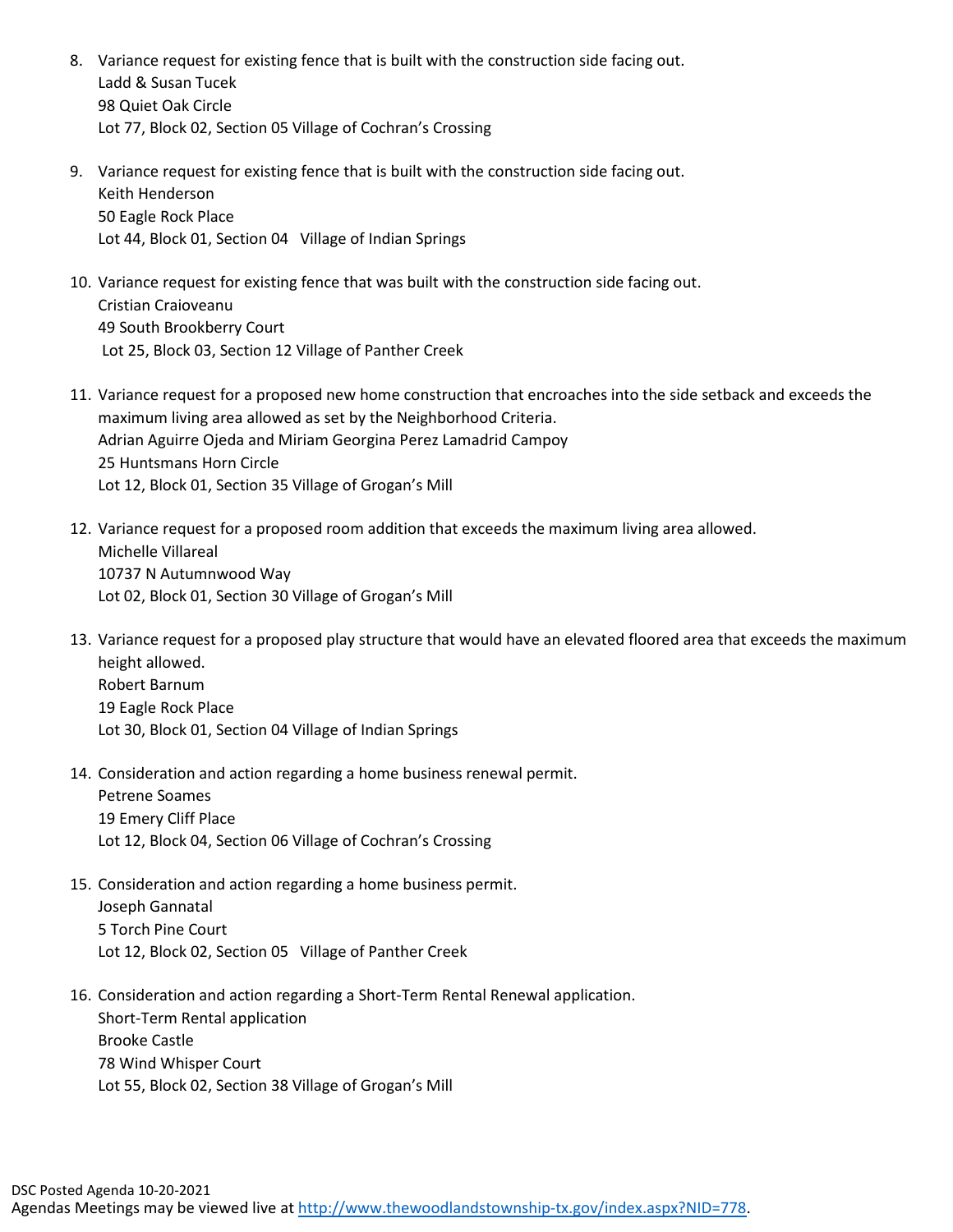- 17. Consideration and action regarding a Short-Term Rental application. Gabriel Rocha w/Elizabeth Rocha as Power of Attorney 86 Rockridge Drive Lot 08, Block 61, Section 01 Village of Indian Springs (WCA)
- 18. Consideration and action regarding a Short-Term Rental Renewal application. Roderick Herreman 52 South Brookberry Court Lot 35, Block 03, Section 12 Village of Panther Creek
- 19. Consideration and action regarding a Short-Term Rental application. Alma Orozco 59 Acorn Cluster Court Lot 0004, Block 0002, Section 0035 Village of Panther Creek
- 20. Variance request for the existing patio that encroaches the 5 ft right side easement. Craig Calligan 51 Acorn Cluster Court Lot 02, Block 02, Section 35 Village of Panther Creek
- 21. Variance request for a portion of a replacement fence that exceeds the maximum height allowed. Deborah Crawford 55 North Lakemist Harbour Place Lot 07, Block 01, Section 38 Village of Panther Creek
- 22. Variance request for an existing left side fence that exceeds the maximum height allowed. Kenneth Ray Sanderson 3 Palmer Green Place Lot 20, Block 05, Section 55 Village of Cochran's Crossing
- 23. Variance request for an existing rear fence that does not comply with the height and style requirements per the Neighborhood Criteria for the lot. Derek & Juli Mills 201 Purple Slate Place Lot 17, Block 03, Section 37 Village of Cochran's Crossing
- 24. Variance request for existing driveway widening that exceeds the width allowed. Gerald Andrea 118 Bitterwood Circle Lot 20, Block 02, Section 20 Village of Panther Creek
- 25. Variance request for existing walkway that exceeds the maximum hard surface area allowed and an existing front yard patio that encroaches the 25-foot platted building line and exceeds the maximum hard surface area allowed. Carlos Calderon 48 West Tallowberry Drive Lot 13, Block 01, Section 07 Village of Panther Creek